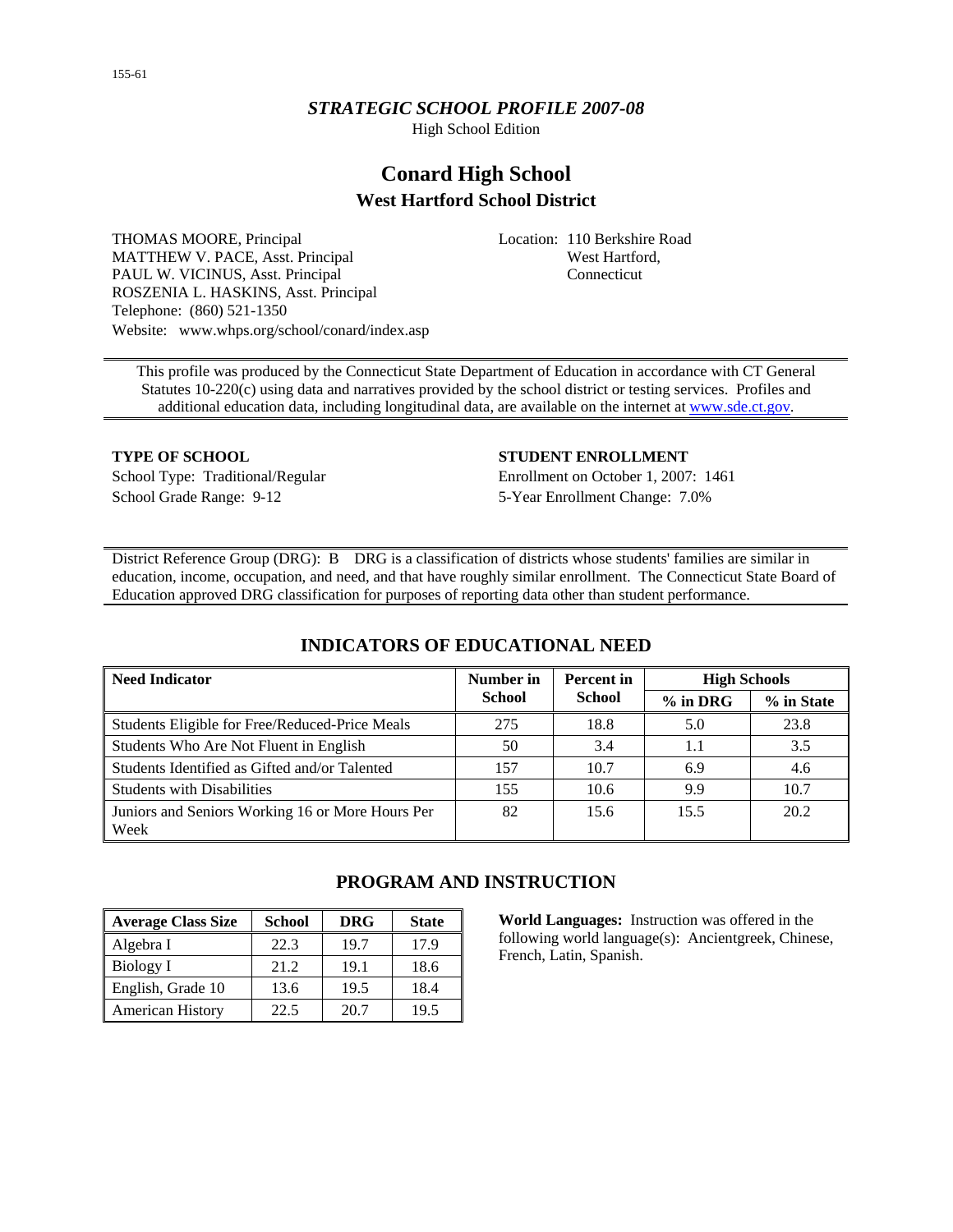| <b>Instructional Time</b> | <b>School</b> | <b>State High Schools</b> |
|---------------------------|---------------|---------------------------|
| Total Days per Year       | 184           | 181                       |
| Total Hours per Year      | 953           | 1.006                     |

State law requires that at least 180 days of school and 900 hours of instruction be offered to students in high school grades.

#### **Lunch**

An average of 45 minutes is provided for lunch during full school days.

| % Juniors and Seniors Enrolled in a<br><b>Course or Courses for College Credit</b> | <b>School</b> | <b>State</b> |
|------------------------------------------------------------------------------------|---------------|--------------|
| During the 2006-07 School Year                                                     | 54.5          | 28.7         |

#### **Minimum Graduation Credits**

The state requires a minimum of 20 credits for graduation.

| <b>Total Number of Credits</b><br><b>Required for Graduation</b> | School | DRG  | <b>State</b> |
|------------------------------------------------------------------|--------|------|--------------|
| Required for Class of 2007                                       | 21.8   | 21.6 | 23.1         |

| % of Class of 2007 Graduates who Took Higher<br><b>Level Courses or Earned More Credits in Selected</b><br><b>Subjects than Required by the State for Graduation</b> | <b>School</b> | <b>State</b> |
|----------------------------------------------------------------------------------------------------------------------------------------------------------------------|---------------|--------------|
| Algebra I or Equivalent                                                                                                                                              | 97.5          | 91.9         |
| Chemistry                                                                                                                                                            | 68.2          | 70.1         |
| 4 or More Credits in Mathematics                                                                                                                                     | 76.3          | 63.7         |
| 3 or More Credits in Science                                                                                                                                         | 89.7          | 90.0         |
| 4 or More Credits in Social Studies                                                                                                                                  | 49.3          | 54.8         |
| Credit for Level 3 or Higher in a World Language                                                                                                                     | 81.3          | 58.7         |
| 2 or More Credits in Vocational Education                                                                                                                            | 55.4          | 57.8         |
| 2 or More Credits in the Arts                                                                                                                                        | 47.6          | 39.8         |

#### **Class of 2007**

is school required ore than the state minimum number of edits for graduation health, physical ucation.

| Special Programs                                                                                     | <b>School</b> |            | <b>High Schools</b> |
|------------------------------------------------------------------------------------------------------|---------------|------------|---------------------|
|                                                                                                      |               | <b>DRG</b> | <b>State</b>        |
| ■ % of Students in Bilingual Education Program or Receiving<br>English as a Second Language Services | 3.3           | 1.1        | 3.4                 |
| ■ % of Gifted and/or Talented Students Who Received Services                                         | 4.5           | 52.4       | 42.2                |
| ■ % of Special Education Students Who Spent Over 79% of<br>Their Time with Their Non-Disabled Peers: | 71.0          | 75.0       | 72.0                |

## **LIBRARY AND COMPUTERS**

Free on-line access to periodicals, newspapers, and other resources is available to all Connecticut schools through the Connecticut Digital Library at

| <b>Instructional Computers and Library</b>        | <b>School</b> | <b>High Schools</b> |              |
|---------------------------------------------------|---------------|---------------------|--------------|
| <b>Materials</b>                                  |               | <b>DRG</b>          | <b>State</b> |
| # of Students Per Computer                        | 2.9           | 3.2                 | 2.7          |
| % of Computers with Internet Access               | 100.0         | 99.4                | 99.5         |
| % of Computers that are High or Moderate<br>Power | 100.0         | 99.4                | 96.8         |
| # of Print Volumes Per Student*                   | 22.3          | 15.4                | 15.6         |
| # of Print Periodical Subscriptions               | 95            | 59                  | 45           |

www.iconn.org. \*Because a certain number of volumes are needed for a library of adequate breadth and depth, a small school may need a higher number of volumes per student.

**Interactive Distance Learning:** This school does not utilize interactive distance learning. Interactive distance learning ranges from on-line courses with student-instructor interaction via the internet to live classroom interactions through two-way audio and video transmissions. Statewide, 0.3% of high schools in the state utilize interactive distance learning.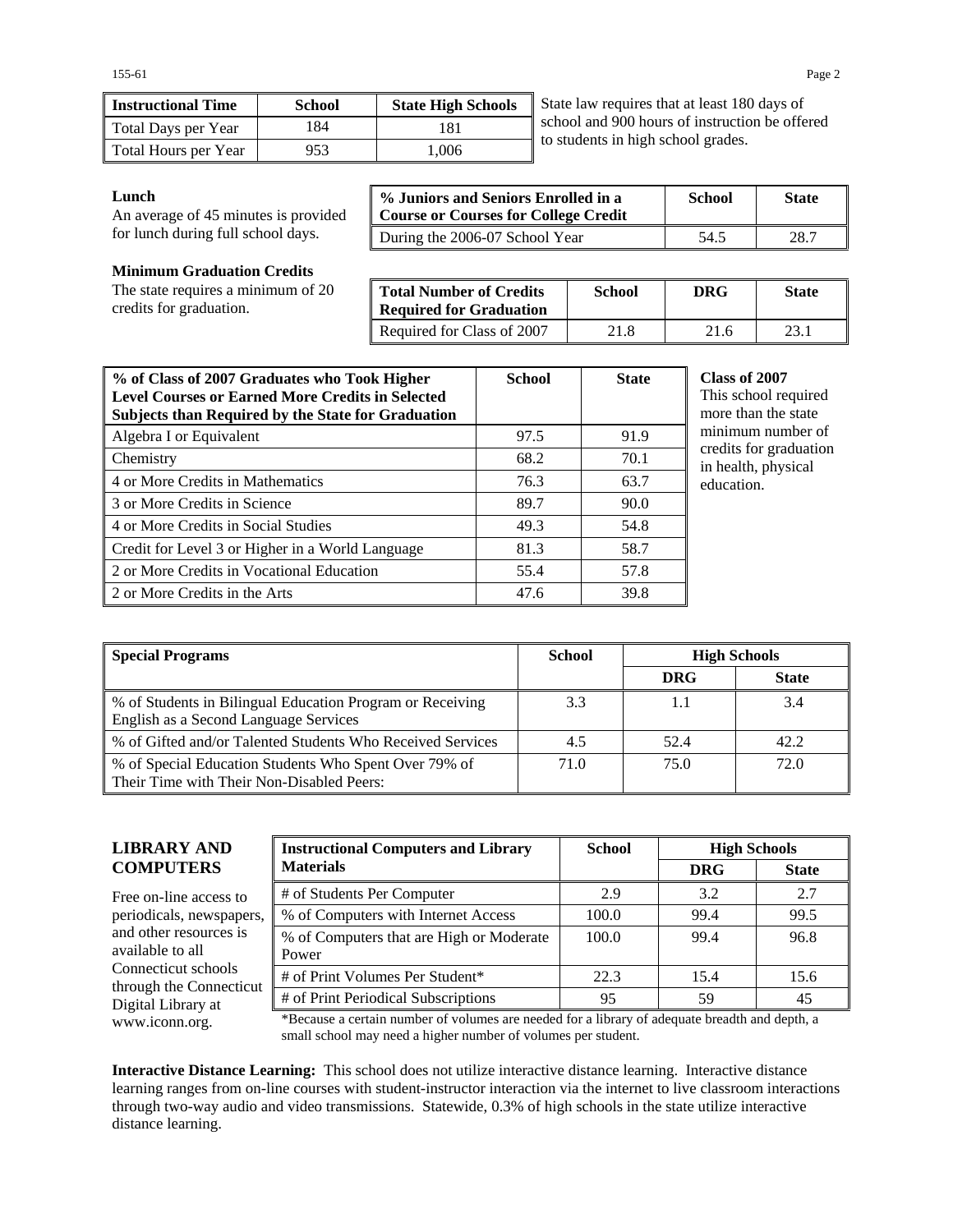# **SCHOOL STAFF**

| <b>Full-Time Equivalent Count of School Staff</b>             |                                                                                 |       |
|---------------------------------------------------------------|---------------------------------------------------------------------------------|-------|
|                                                               | General Education: Teachers and Instructors                                     | 86.30 |
|                                                               | Paraprofessional Instructional Assistants                                       | 3.90  |
|                                                               | Special Education: Teachers and Instructors                                     | 16.00 |
|                                                               | Paraprofessional Instructional Assistants                                       | 7.00  |
|                                                               | Library/Media Specialists and Assistants                                        | 4.00  |
|                                                               | Administrators, Coordinators, and Department Chairs                             | 7.40  |
|                                                               | Instructional Specialists Who Support Teachers (e.g., subject area specialists) | 0.00  |
| Counselors, Social Workers, and School Psychologists<br>13.20 |                                                                                 |       |
| <b>School Nurses</b>                                          |                                                                                 | 1.50  |
|                                                               | Other Staff Providing Non-Instructional Services and Support                    | 50.10 |

ne full-time ivalent count, staff mbers working t-time in the ool are counted as action of full-time. example, a ther who works f-time in a school tributes  $0.50$  to the ool's staff count.

| <b>Teachers and Instructors</b>                                                          | School |            | <b>High Schools</b> |
|------------------------------------------------------------------------------------------|--------|------------|---------------------|
|                                                                                          |        | <b>DRG</b> | <b>State</b>        |
| Average Number of Years of Experience in Education                                       | 12.3   | 14.1       | 13.8                |
| % with Master's Degree or Above                                                          | 83.3   | 80.6       | 72.2                |
| Teacher Attendance, 2006-07: Average # of Days Absent Due<br>to Illness or Personal Time | 8.5    | 7.8        | 8.9                 |
| % Assigned to Same School the Previous Year                                              | 74.1   | 77.5       | 76.4                |

# **HOME AND SCHOOL COMMUNICATION AND SUPPORT**

**Teacher E-Mail Addresses:** All teachers at this school have been issued e-mail addresses.

**Online Homework Information:** A portion of the school's website is devoted to homework pages.

The following narrative about how this school promotes and supports parental involvement was submitted by the school.

Conard High School is committed to providing every child a quality education and opportunities to thrive in a safe environment. A productive partnership between parents, staff and the community is essential at Conard High School in preparing our youth to succeed in a changing global marketplace. The high school experience at Conard is influenced by partners who seek to support our efforts. Conard encourages parent involvement through a myriad of activities and events. Our high school maintains an active PTO of over three hundred members who are engaged and co-facilitate activities such as: the College Parent's Panel, the Senior "Safe Grad" Party, and the Brick Walkway. PTO members also serve as practice CAPT-style assessment scorers, field trip chaperones and hospitality coordinators. For the second year, our local Community of Concern (CoC) chapter of students, parents, faculty and community work together to promote healthy lifestyles for our youth.

Conard High School offers multiple channels for two-way home/school communication. Each month, a 'Principal's Coffee' is held during morning and bi-monthly evening times to offer opportunities for parents and the principal to engage in conversations related to various school initiatives, and to share ideas for school planning. This year, a "Meet the Principal" outreach evening session was held at the Hillcrest Avenue Neighborhood Outreach Center (HANOC) in collaboration with The Bridge. This forum allowed new students and parents to learn more about Conard's programs and activities. Conard also recognizes a need for varied levels of family communication and support. This year, in conjunction with UConn, an evening talk on 'Transition Planning for Students with Aspergers' was arranged for parents and teachers. Printed, electronic and automated modes are also used to provide parents with multiple ways to stay informed about important events and to receive helpful information on a variety of topics. Our bi-monthly newsletter, Chiefly Conard is sent to all homes and highlights upcoming school events and includes special features submitted by school-wide departments. In addition, Conard's website provides links to all faculty emails, voicemail extensions, department websites, and contains a master calendar of events.

As part of our staff development on 'Keep-Stop-Change' this year, Conard's faculty committed to maintaining a welcoming school environment. Each year, all parents are invited to a fall parent-teacher conference to discuss their child's progress. Parents of students identified as at-risk are personally contacted to arrange a meeting with teachers to discuss their child's progress, and to develop a collaborative plan to ensure the student's academic success.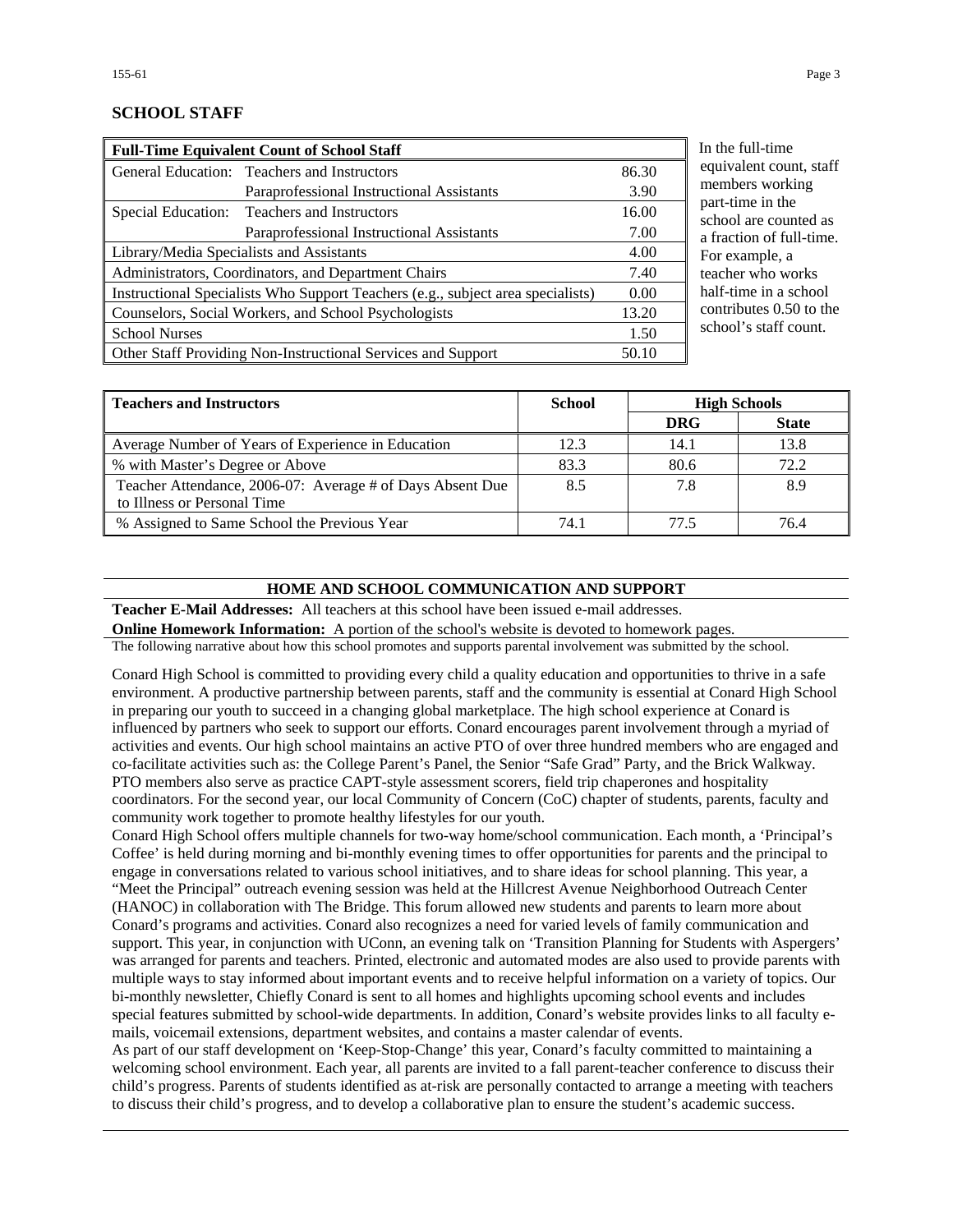| <b>Student Race/Ethnicity</b> |               |         |  |  |
|-------------------------------|---------------|---------|--|--|
| <b>Race/Ethnicity</b>         | <b>Number</b> | Percent |  |  |
| American Indian               | 3             | 0.2     |  |  |
| Asian American                | 133           | 9.1     |  |  |
| <b>Black</b>                  | 156           | 10.7    |  |  |
| Hispanic                      | 279           | 19.1    |  |  |
| White                         | 890           | 60.9    |  |  |
| <b>Total Minority</b>         | 571           | 39.1    |  |  |

## **SCHOOL DIVERSITY**

**Percent of Minority Professional Staff:** 7.2

**Open Choice:** 2 student(s) attended this school as part of the Open Choice program. Open Choice brings students from urban areas to attend school in suburban or rural towns, and students from non-urban areas to attend city schools.

**Non-English Home Language**: 19.3% of this school's students come from homes where English is not the primary language. The number of non-English home languages is 33.

#### **EFFORTS TO REDUCE RACIAL, ETHNIC, AND ECONOMIC ISOLATION**

Below is the description submitted by this school of how it provides educational opportunities for its students to interact with students and teachers from diverse racial, ethnic, and economic backgrounds.

At Conard High School where "diversity is strength", a wide spectrum of racial, religious, socioeconomic, cultural and ethnic backgrounds make up our student and faculty body. Conard offers a high-quality curriculum that provides students with a rigorous and well-rounded experience. Studies in African/Middle Eastern History, Hispanic Studies, Chinese World Language, Ethnic and Regional Cuisines are just a few offerings that provide a multicultural perspective of our global world. Students can even immerse themselves in the culture of Spain through our Summer Exchange Program in Madrid. Conard believes that the high school experience should maximize the strengths and potential of all students. Pre-AP English and Calculus courses offered at Conard seek to increase the percentage of our minority students enrolled in AP courses and lower the achievement gap. Over forty athletic, extra-curricular/cocurricular programs exist at Conard. Clubs and activities such as Circle of Friends, Gay & Straight Alliance, a Multicultural Dinner and a 'Day of Silence' are open to all students, and intended to foster well-rounded, responsible and productive citizens with an awareness of human diversity. Conard's support of inclusive education allows students with special needs to learn and interact with peers in several general education settings which cultivate appreciation of diverse learning styles and skills across content areas. Unified Theater and Sports are two programs that unite students and showcase their individual strengths and creativity.

This year Conard established a new community partnership with the West Hartford Initiative on Racial and Ethnic Diversity (WHIRED), and co-sponsored our third annual Young Women of Color Forum. This symposium promotes dialogue between female students of color and women of various ethnic and professional backgrounds. An EMPOWER course taught by the principal and assistant principals is designed to support the successful transition of freshman students to high school. During the spring, students and staff collaborate to plan the annual Diversity Assembly. The concept of the program is that all mankind has merit and should be treated with dignity and respect.

# **STUDENT PERFORMANCE AND BEHAVIOR**

| <b>Physical Fitness: % Reaching</b><br><b>Health Standard on All Four Tests*</b> | School | <b>State</b> | % of Schools in State with Equal or<br><b>Lower Percent Reaching Standard</b> |
|----------------------------------------------------------------------------------|--------|--------------|-------------------------------------------------------------------------------|
| Grade 10                                                                         | 35.6   | 38.9         | 43.6                                                                          |

\*Includes tests for flexibility, abdominal strength and endurance, upper-body strength and aerobic endurance.

| <b>Advanced Placement Courses</b>                | <b>School</b> | <b>State High Schools</b> |
|--------------------------------------------------|---------------|---------------------------|
| Number of Courses for which Students were Tested | 26            |                           |
| % of Grade 12 Students Tested                    | 52.0          | 21.0                      |
| % of Exams Scored 3 or More*                     | 74.0          | 715                       |

\*A score of three or higher is generally required for earning college credit.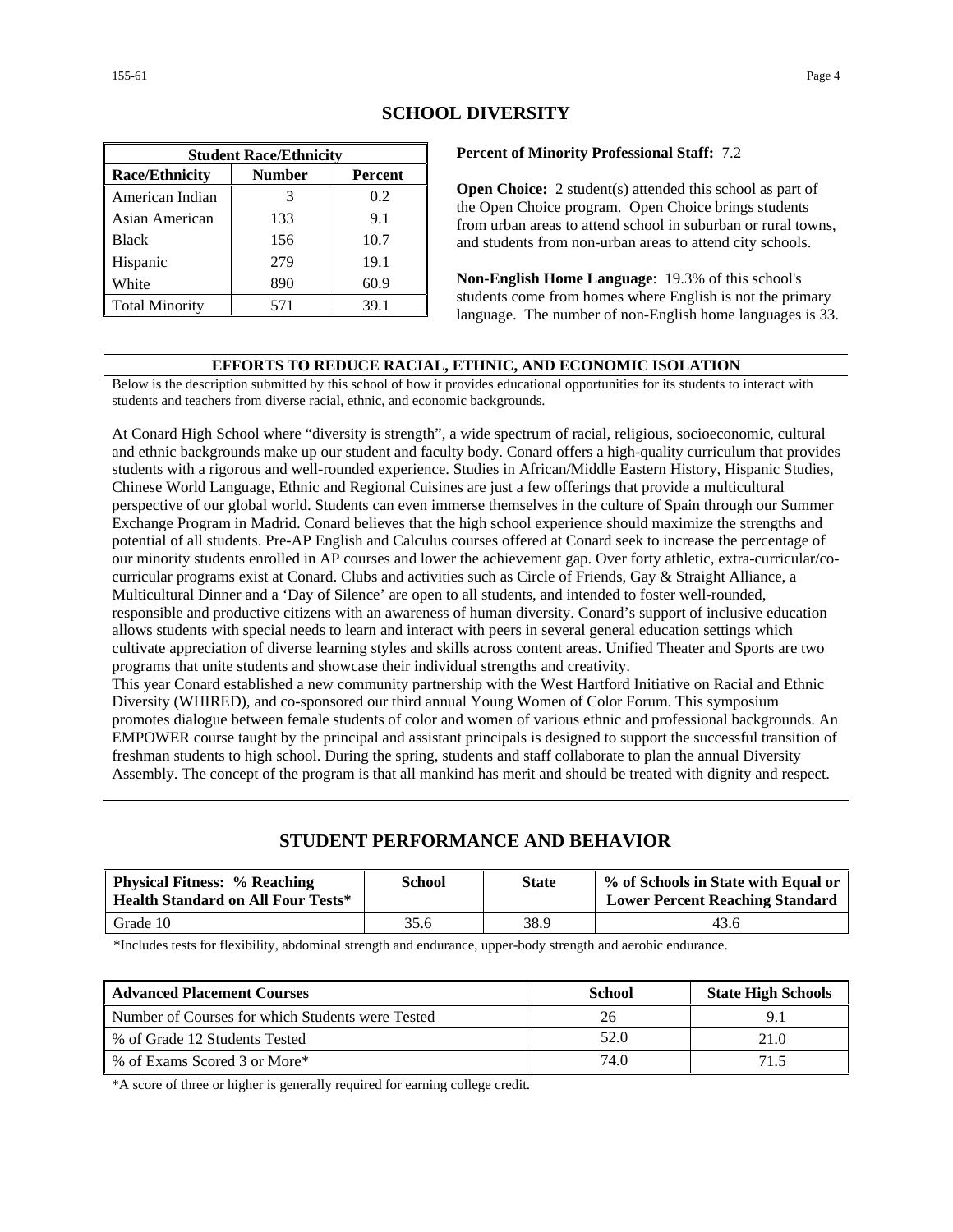**Connecticut Academic Performance Test, Third Generation, % Meeting State Goal.** The CAPT is administered to Grade 10 students. The Goal level is more demanding than the state Proficient level, but not as high as the Advanced level, reported in the No Child Left Behind Report Cards. The following results reflect the performance of students with scoreable tests who were enrolled in the school at the time of testing, regardless of the length of time they were enrolled in the school. Results for fewer than 20 students are not presented. For more detailed CAPT results, go to [www.ctreports.com.](http://www.ctreports.com/)

| <b>CAPT Subject Area</b>       | <b>School</b> | <b>State</b> | % of Schools in State with<br><b>Equal or Lower Scores</b> | To see the NCLB<br>Report Card for |
|--------------------------------|---------------|--------------|------------------------------------------------------------|------------------------------------|
| Reading Across the Disciplines | 63.0          | 45.5         | 79.1                                                       | this school, go to                 |
| Writing Across the Disciplines | 70.1          | 57.9         | 64.6                                                       | www.sde.ct.gov<br>and click on "No |
| <b>Mathematics</b>             | 56.1          | 50.1         | 59.7                                                       | Child Left                         |
| Science                        | 59.5          | 46.3         | 68.1                                                       | Behind."                           |

| $SAT^{\circledast}$ I. The<br>lowest possible | <b>SAT<sup>®</sup> I: Reasoning Test</b><br>Class of 2007 | <b>School</b> | <b>State</b> | % of Schools in State with<br><b>Equal or Lower Scores</b> |
|-----------------------------------------------|-----------------------------------------------------------|---------------|--------------|------------------------------------------------------------|
| score on each                                 | Average Score: Mathematics                                | 529           | 504          | 78.8                                                       |
| subtest is 200;<br>the highest                | Critical Reading                                          | 526           | 502          | 77.7                                                       |
| possible score is                             | Writing                                                   | 526           | 503          | 81.0                                                       |
| 800.                                          | % of Graduates Tested                                     | 91.1          | 77.6         | N/A                                                        |

| <b>Graduation and Dropout Rates</b>                 | <b>School</b> | <b>State</b> | % of Districts in State with<br><b>Equal or Less Desirable Rates</b> |
|-----------------------------------------------------|---------------|--------------|----------------------------------------------------------------------|
| Graduation Rate, Class of 2007                      | 95.7          | 92.6         | 50.0                                                                 |
| Cumulative Four-Year Dropout Rate for Class of 2007 | 4.1           | 6.2          | 43.9                                                                 |
| 2006-07 Annual Dropout Rate for Grade 9 through 12  | 1.4           |              | 41.2                                                                 |

| <b>Activities of Graduates</b>    | School | <b>State</b> | <b>Student</b><br><b>Attendance</b> | <b>School</b> | <b>State High</b><br><b>Schools</b> |
|-----------------------------------|--------|--------------|-------------------------------------|---------------|-------------------------------------|
| % Pursuing Higher Education       | 93.6   | 83.4         | % Present on                        | 92.6          | 94.4                                |
| % Employed, Civilian and Military |        | 12.3         | October 1                           |               |                                     |

#### **Disciplinary Offenses**

Disciplinary offenses committed by students include all serious offenses, offenses involving drugs, alcohol, or tobacco, and all incidents resulting in suspension or expulsion. In the 2006-07 school year, 217 students were responsible for these incidents. These students represent 14.4% of the estimated number of students who attended this school at some point during the 2006-07 school year. For more information and data on disciplinary offenses, go to [www.sde.ct.gov](http://www.sde.ct.gov/), click on "CEDaR" and then on "Student Data."

| <b>Number of Incidents by Disciplinary Offense Category, 2006-07</b> |                             |                       |  |
|----------------------------------------------------------------------|-----------------------------|-----------------------|--|
| <b>Offense Category</b>                                              | <b>Location of Incident</b> |                       |  |
|                                                                      | School                      | <b>Other Location</b> |  |
| Violent Crimes Against Persons                                       |                             |                       |  |
| <b>Sexually Related Behavior</b>                                     | 4                           | $\mathbf{\Omega}$     |  |
| Personally Threatening Behavior                                      | 27                          |                       |  |
| Theft                                                                | 3                           |                       |  |
| Physical/Verbal Confrontation                                        | 32                          |                       |  |
| Fighting/Battery                                                     | 16                          |                       |  |
| <b>Property Damage</b>                                               | 5                           | 3                     |  |
| Weapons                                                              |                             |                       |  |
| Drugs/Alcohol/Tobacco                                                | 17                          |                       |  |
| <b>School Policy Violations</b>                                      | 466                         |                       |  |
| Total                                                                | 571                         |                       |  |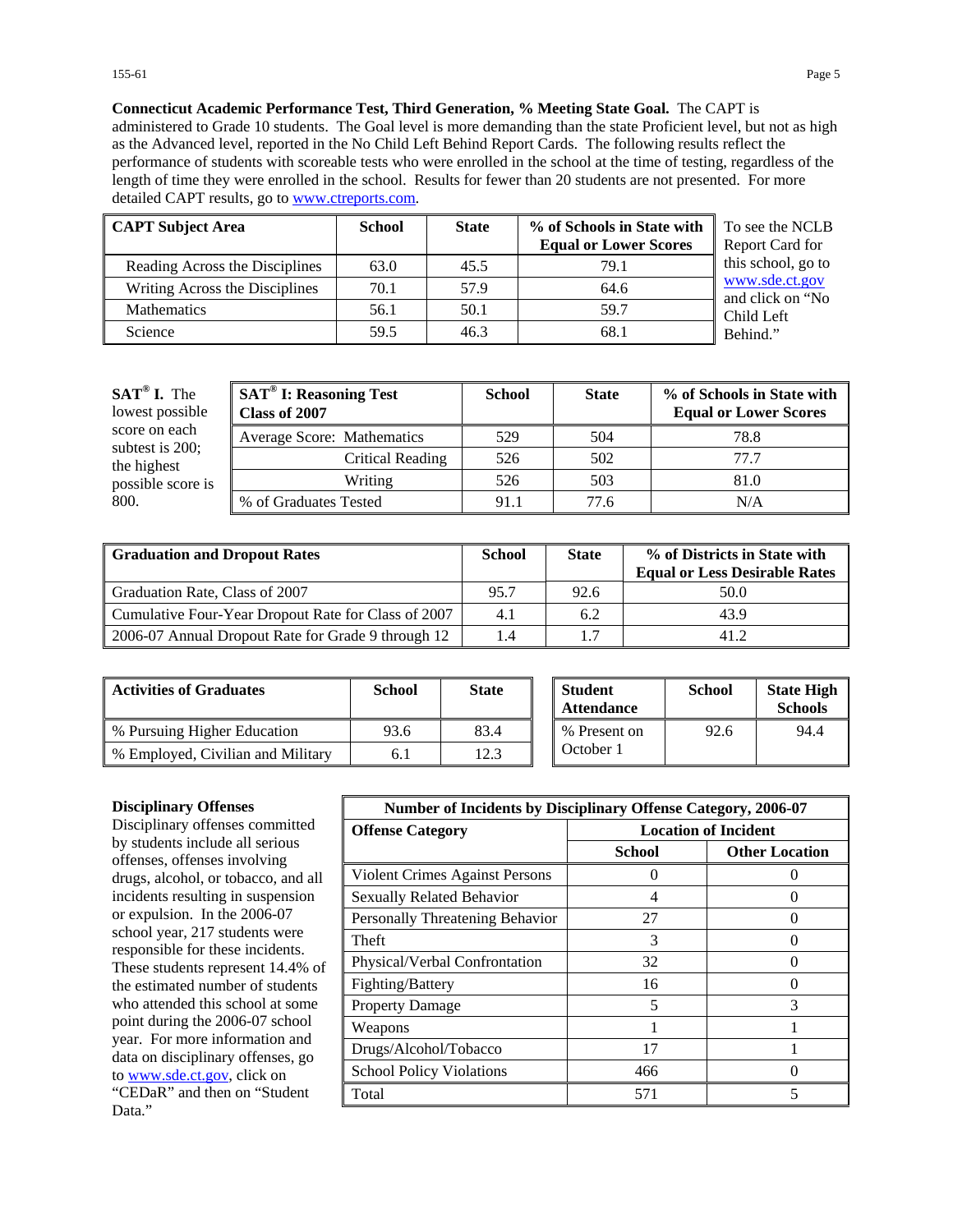The following narratives was submitted by this school.

Conard High School recognizes that the professional development of teachers, administrators, and support staff is essential to school improvement and student achievement. Aligned with the District Improvement Plan, Conard's three year goal to increase student achievement and decrease the minority achievement gap, has included integrated, monitored and tracked Connecticut Achievement Performance Test (CAPT)-style assessments throughout the ninth and tenth grade curriculum. An after-school compensatory education program was offered this year to students who did not demonstrate mastery on the CAPT and to prepare them for retakes and subsequent coursework. Performance Assessment Support Seminars (PASS) and a Science Investigational Skills (SIS) course are offered to seniors in an effort to help them to fulfill the WHPS performance standards.

Conard's Student Assistance Team (SAT) and the Academic Assistance Team (AAT) are two programs designed to identify at-risk students, personalize the educational experience for students, and to address the over-representation of minorities in special education. Both teams are comprised of multidisciplinary staff including representation or consultation with community support agencies. Student action plans are developed to address significant academic and behavioral concerns.

Also this year, Conard's students and staff increased efforts to be environmentally conscious. The school's 'Lean, Clean and Green' motto inspired a sidewalk chalk art showcase and eco-friendly practices. This student-centered activity increased public awareness about issues related to global warming, energy waste, habitat destruction and air pollution. In addition, the Environmental Club secured over one hundred recycling bins in a successful endeavor to encourage more people to recycle paper, glass, metal, plastics and cardboard.

#### **SUPPLEMENTAL SCHOOL INFORMATION**

The space below was optionally used by this school to describe aspects of the school not presented elsewhere in the profile.

Conard High School is proud to be recognized locally and nationally for its accomplishments. For the third year in a row, our Vocal Jazz Quartet has been selected to be put on the Best of High School A Capella (BOHSA) Compilation cd. Hundreds of tracks are submitted each year for this international competition. Conard's Economics classes were profiled for a New England Cable News Segment, as we were once again chosen to be Connecticut's representative in the Federal Reserve Cup Economics challenge. Conard was also proud to commend three students named as National Merit finalists and one named National Merit Scholar. Two Conard students were selected as CIAC scholar athletes and one student was congratulated for winning the Greater Hartford Invitational. Our faculty celebrated a colleague's achievement this year when a teacher of the World Languages Department, was selected as the Language Teacher-of-the-Year by the Connecticut Council of Language Teachers.

Conard continues to maintain an outstanding reputation, as recognized in Newsweek Magazine, for the number of AP and college credit courses we offer, and the efforts to prepare students for the AP exams. This year, 93% of the students enrolled in AP classes took 885 exams. By arrangement with the University of Connecticut, students may earn college credit through the UConn Early College Experience while enrolled in several Advanced Placement courses. Additionally College/Career Pathways Programs are offered in various career cluster areas for juniors and seniors who wish to pursue course work directly related to a career field. This program provides the added benefit of up to 14 college credits for select courses through a partnership with the Community College System. The faculty and staff stay informed about school achievements through their active participation and support of each other and our students. Also beneficial is an end of the week email message to all staff from the principal that provides a quick roundup of the week's highlights and some personal reflections on the school community's accomplishments and challenges.